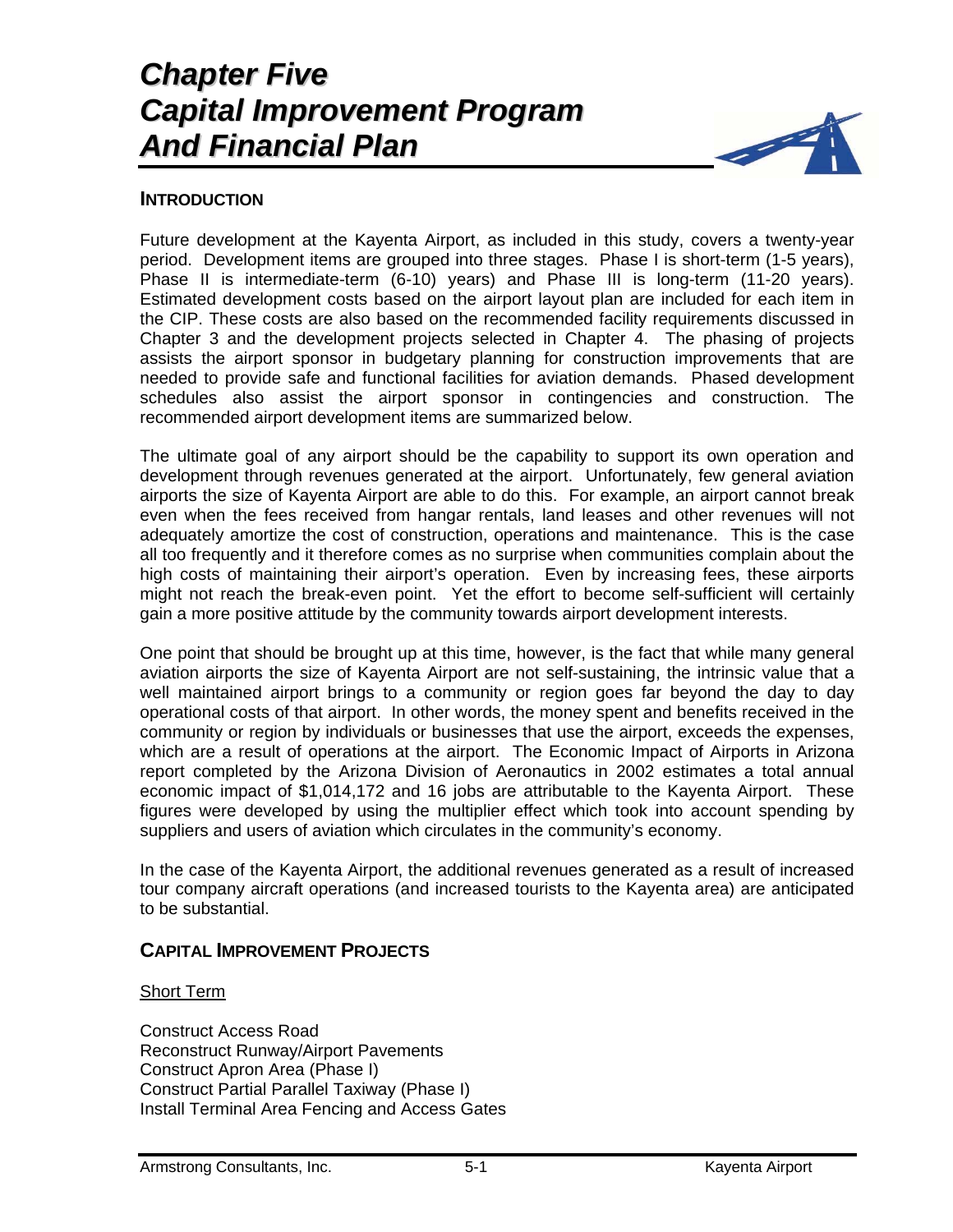## Install Utility Lines to Airport

#### Medium Term

Install AWOS Install GPS Approach Construct Vehicle Parking Area Construct Terminal Building/Snow Removal Equipment Building Partial Parallel Taxiway (Phase II) Construct Helipads Airport Layout Plan Update Pavement Preservation

Long Term

Partial Parallel Taxiway (Phase III) Construct Apron Area (Phase III) Update Airport Master Plan

## **DEVELOPMENT FUNDING**

The estimated development costs for the aforementioned items are located in Table 5-1. The cost shares in Table 5-1 assume that the FAA will continue to provide 95 percent grant funding for eligible projects in the State of Arizona. Grant eligible items typically include airfield and aeronautical related facilities such as runways, taxiways, aprons, lighting and visual aids, as well as land acquisition and environmental tasks needed to accomplish the improvements. Under new legislation, certain items, such as hangars and fuel facilities, are eligible for federal funding. Despite eligibility for funding assistance, these development items represent a low priority in competition for funds and are generally funded by the Sponsor or by third party sources.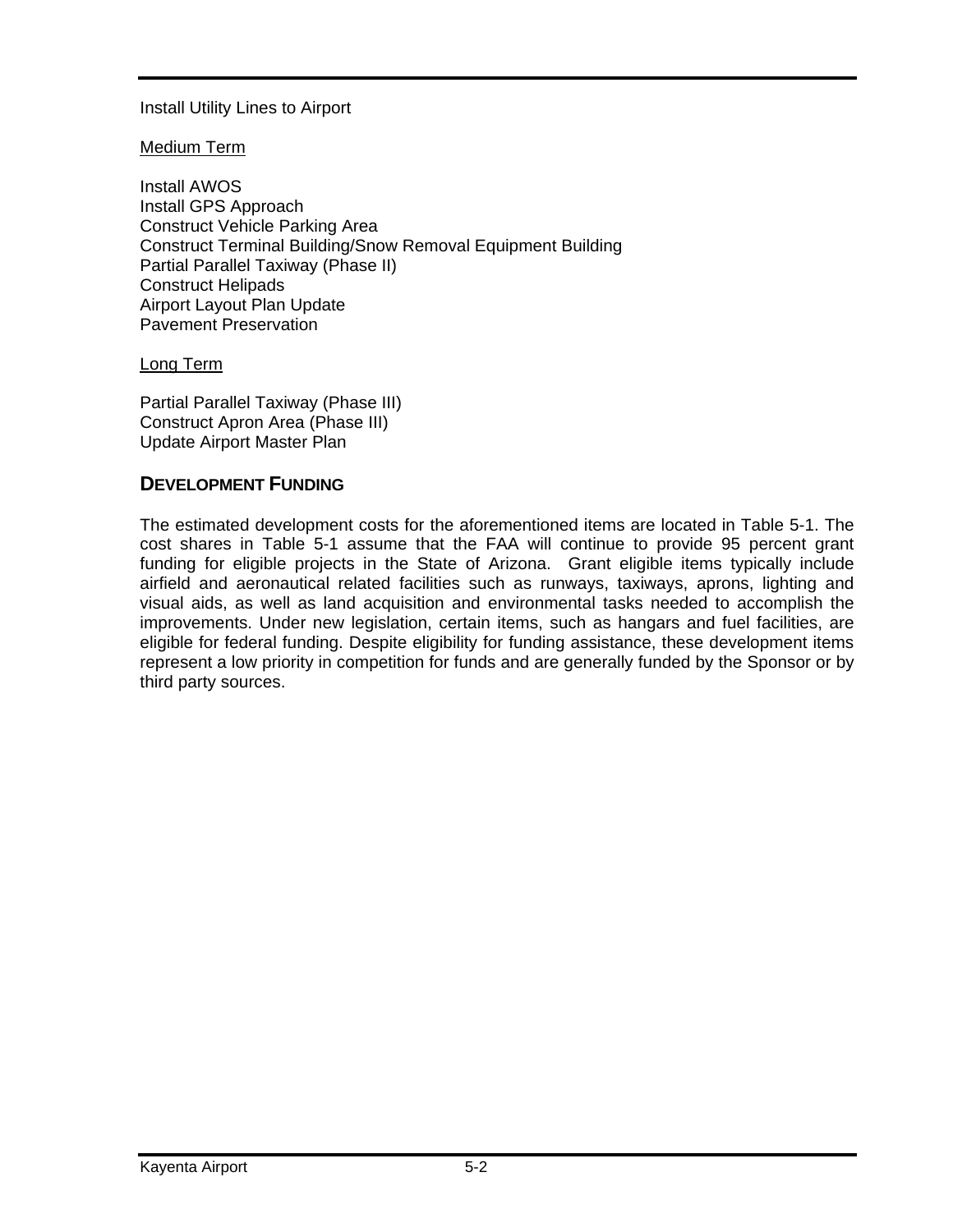|                                                                                              | TABLE 5-1 CAPITAL IMPROVEMENT PROGRAM (CIP) |                    |             |             |           |  |
|----------------------------------------------------------------------------------------------|---------------------------------------------|--------------------|-------------|-------------|-----------|--|
| Sequence                                                                                     | <b>Project Description</b>                  | Dimension/Quantity | Total       | Federal     | Local*    |  |
| A <sub>1</sub>                                                                               | <b>Construct Access Road</b>                | (2,000'x24')       | \$260,000   | \$247,000   | \$13,000  |  |
| A2                                                                                           | Reconstruct/Shift Runway                    | (7,100'x75')       | \$2,700,000 | \$2,565,000 | \$135,000 |  |
| A <sub>3</sub>                                                                               | Rehab/Replace MIRL,                         |                    | \$320,000   | \$304,000   | \$16,000  |  |
|                                                                                              | Signage and Visual Aids                     |                    |             |             |           |  |
| A4                                                                                           | <b>Construct Apron Area</b>                 | (16,000 s.y.)      | \$260,000   | \$247,000   | \$13,000  |  |
|                                                                                              | (Phase I)                                   |                    |             |             |           |  |
| A <sub>5</sub>                                                                               | <b>Construct Partial</b>                    | (10,000 s.y.)      | \$320,000   | \$304,000   | \$16,000  |  |
|                                                                                              | Parallel/Bypass (Phasel)                    |                    |             |             |           |  |
| A <sub>6</sub>                                                                               | Install Terminal-Area                       | (6,0001.f.)        | \$100,000   | \$95,000    | \$5,000   |  |
|                                                                                              | Fencing and Access Gates                    |                    |             |             |           |  |
| A7                                                                                           | <b>Utilities</b>                            |                    | \$180,000   | \$171,000   | \$9,000   |  |
| A <sub>8</sub>                                                                               | <b>Pavement Preservation</b>                |                    | \$105,000   | \$99,750    | \$5,250   |  |
|                                                                                              | Total Short-Term (0-5 years)                |                    | \$4,245,000 | \$4,032,750 | \$212,250 |  |
| <b>B1</b>                                                                                    | Install AWOS-3                              |                    | \$150,000   | \$142,500   | \$7,500   |  |
| B <sub>2</sub>                                                                               | 405 Obstruction Survey                      |                    | \$36,000    | \$34,200    | \$1,800   |  |
|                                                                                              | (GPS)                                       |                    |             |             |           |  |
| B <sub>3</sub>                                                                               | <b>Construct Vehicle Parking</b>            | (6,000 s.y.)       | \$240,000   | \$228,000   | \$12,000  |  |
|                                                                                              | Area                                        |                    |             |             |           |  |
| B4                                                                                           | <b>Construct Terminal Building</b>          |                    | \$420,000   | \$399,000   | \$21,000  |  |
| B <sub>5</sub>                                                                               | Construct Apron (Phase II)                  | (15,000 s.y.)      | \$260,000   | \$247,000   | \$13,000  |  |
| B <sub>6</sub>                                                                               | <b>Construct Helipads</b>                   |                    | \$210,000   | \$199,500   | \$10,500  |  |
| B7                                                                                           | Partial Parallel Taxiway                    | (10,000 s.y.)      | \$240,000   | \$228,000   | \$12,000  |  |
|                                                                                              | (Phase II)                                  |                    |             |             |           |  |
| B <sub>8</sub>                                                                               | Airport Layout Plan Update                  |                    | \$100,000   | \$95,000    | \$5,000   |  |
| <b>B</b> 9                                                                                   | <b>Pavement Preservation</b>                |                    | \$105,000   | \$99,750    | \$5,250   |  |
|                                                                                              | <b>Total Medium-Term</b>                    |                    | \$1,761,000 | \$1,672,950 | \$88,050  |  |
| C <sub>1</sub>                                                                               | Parallel Taxiway (Phase III)                | (10,000 s.y.)      | \$480,000   | \$456,00    | \$24,000  |  |
| C <sub>2</sub>                                                                               | Construct Apron Area                        | (15,000 s.y.)      | \$210,000   | \$199,500   | \$10,500  |  |
|                                                                                              | (Phase III)                                 |                    |             |             |           |  |
| C <sub>3</sub>                                                                               | Update Airport Master Plan                  |                    | \$130,000   | \$123,500   | \$6,500   |  |
|                                                                                              | <b>Total Long-Term</b>                      |                    | \$820,000   | \$779,000   | \$41,000  |  |
| <b>TOTAL</b><br>\$6,826,000<br>\$6,484,700<br>\$341,300                                      |                                             |                    |             |             |           |  |
| $\lambda$ 0005 dellers (bestudes 050/ $\Gamma$ e<br>$A \cap B$<br>والمصدع والمتحاوي والمرابة |                                             |                    |             |             |           |  |

Estimated cost in 2005 dollars (Includes 25% Engineering, Inspection, Administration and Contingencies) \*Local share costs are expected to be offset by 5% local Township Gross Receipts Tax.

The Airport and Airways Act of 1982 created and authorized the Airport Improvement Program (AIP) to assist in the development of a nationwide system of public-use airports adequate to meet the projected growth of civil aviation. The Act provides funding for airport planning and development projects at airports included in the National Plan of Integrated Airport Systems (NPIAS).

As previously discussed, the FAA participates with grants of up to 95 percent of total project costs for eligible projects. Typical eligible projects include planning studies, airside (runways, taxiways and aprons) construction, expansion and rehabilitation, airport lighting, visual aids, construction of access roads and land acquisition. New legislation has authorized the eligibility of revenue producing items such as fuel systems and hangars, provided a plan is established for funding the airside needs of the airport. Local funding must provide the remaining 5 percent of the total cost. The State of Arizona does not currently participate in funding airport development projects on Indian Reservations.

#### **FUNDING THE LOCAL SHARE**

The airport sponsor has several methods available for funding the capital required to meet the local share of airport development costs. The most common methods involve general fund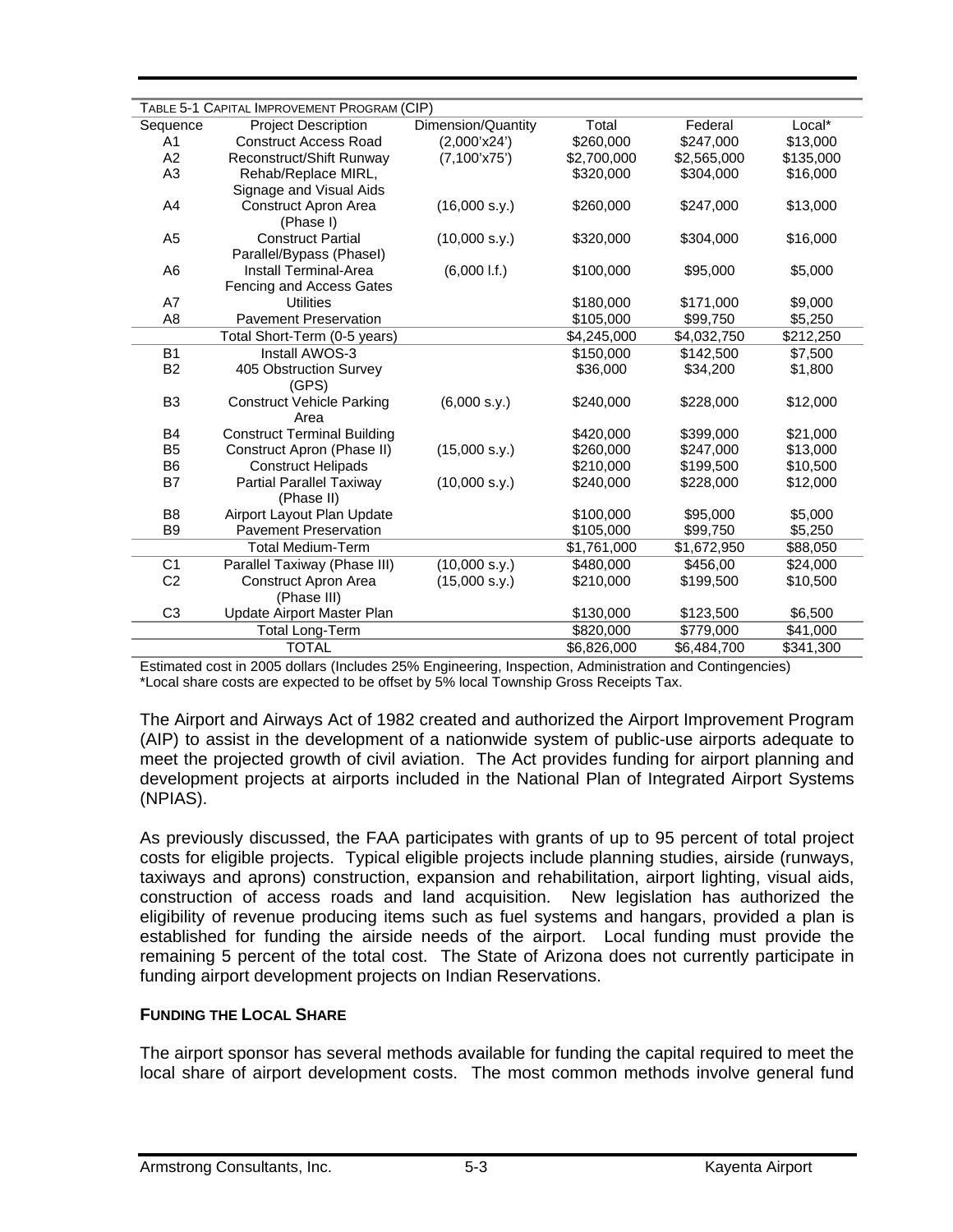appropriations, debt financing which amortizes the debt over the useful life of the project, force accounts, in-kind service, third-party support and donations.

General Fund Appropriations: Depending on their financial position, the airport sponsor may have the resources to directly allocate the funds needed for the local share of capital projects. These allocations are normally included in the annual budgeting process for the various city or county departments. Early planning and identification of the funds needed helps the sponsor prepare for these allocations. The Kayenta Township imposes a gross receipts tax on all projects; this should offset all local share costs for development at the airport.

Bank Financing: Some airport sponsors use bank financing as a means of funding airport development. Generally, two conditions are required. First, the sponsor must have the ability to repay the loan plus interest and second, the cost of capital improvements must be less than the value of the present facility or some other collateral must be used to secure the loan. These are standard conditions that are applied to almost all bank loan transactions.

General Obligation Bonds: General Obligation Bonds (GO) are a common form of municipal bonds whose payment is secured by the full faith credit and taxing authority of the issuing agency. GO bonds are instruments of credit and because of the community guarantee, reduce the available debt level of the sponsoring community. This type of bond uses tax revenues to retire debt and the key element becomes the approval by the voters of a tax levy to support airport development. If approved, GO bonds are typically issued at a lower interest rate than other types of bonds.

Self-Liquidating General Obligation Bonds: As with GO Bonds, Self-Liquidating General Obligation Bonds are secured by the issuing government agency. They are retired, however, by cash flow from the operation of the facility. Providing the state court determines that the project is self-sustaining, the debt may be legally excluded from the community's debt limit. Since the credit of the local government bears the ultimate risk of default, the bond issue is still considered, for the purpose of financial analysis, as part of the debt burden of the community. Therefore, this method of financing may mean a higher rate of interest on all bonds sold by the community. The amount of increase in the interest rate depends, in part, upon the degree of risk of the bond. Exposure risk occurs when there is insufficient net airport operating income to cover the level of service plus coverage requirements, thus forcing the community to absorb the residual.

Revenue Bonds: Revenue Bonds are payable solely from the revenues of a particular project or from operating income of the borrowing agency, such as an airport commission which lacks taxing power. These types of bonds are common with passenger terminal developments in which there is a contracted stream of revenue from airlines, rental car agencies and other tenants. Generally, they fall outside of constitutional and statutory limitations and in many cases do not require voter approval. Because of the limitations on the other public bonds, airport sponsors are increasingly turning to revenue bonds whenever possible. However, revenue bonds normally carry a higher rate of interest because they lack the guarantees of municipal bonds.

Combined Revenue/General Obligation Bonds: These bonds, also known as "Double-Barrel Bonds", are secured by a pledge of back-up tax revenues to cover principal and interest payments in cases where airport revenues are insufficient. The combined Revenue/General Obligation Bond interest rates are usually lower than Revenue Bonds, due to their back-up tax provisions.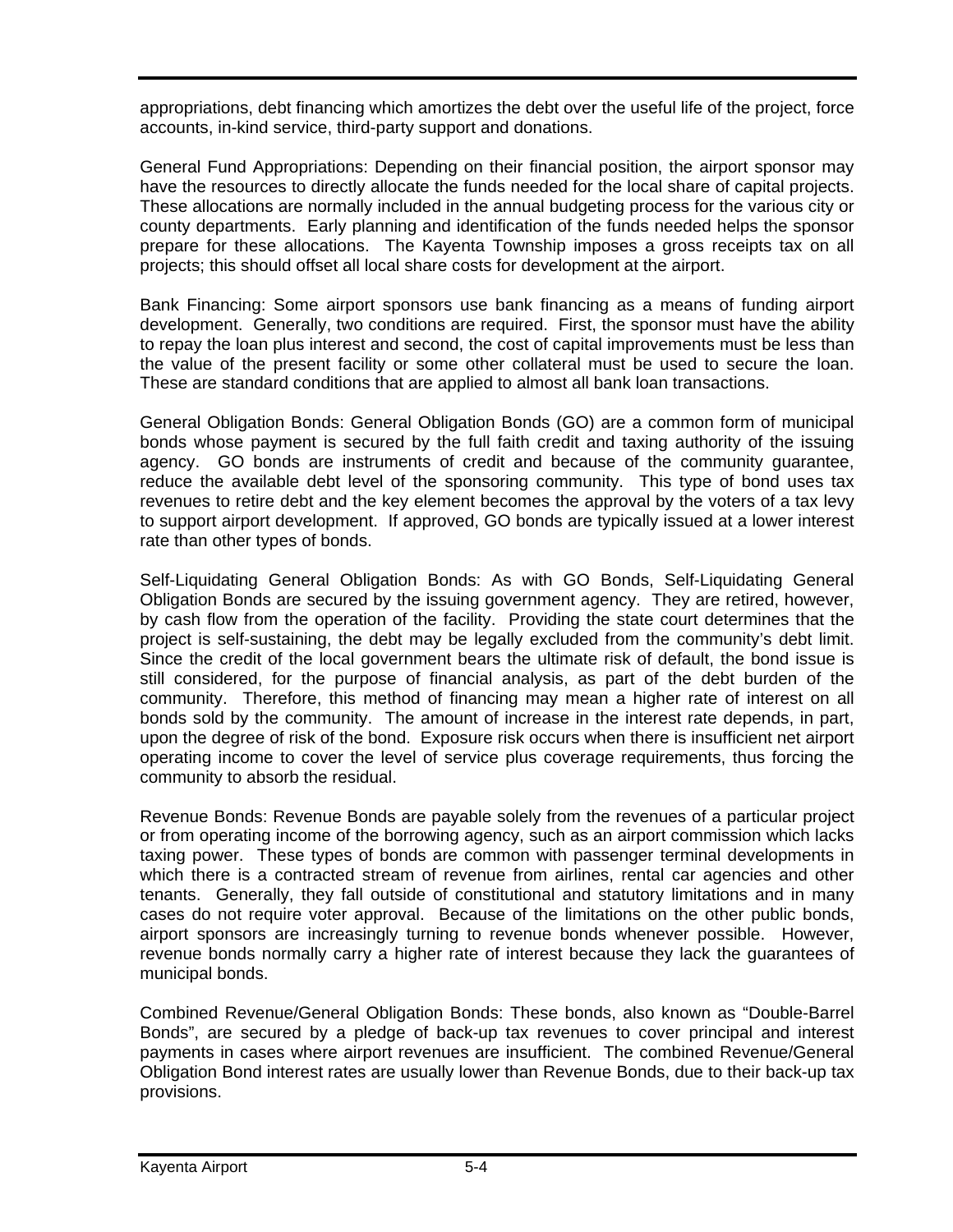Force Accounts, In-Kind Service, Donations: Depending on the capabilities of the Sponsor, the use of force accounts, in-kind service or donations may be approved by the FAA and the State for the Sponsor to provide their share of the eligible project costs. An example of force accounts would be the use of heavy machinery and operators for earthmoving and site preparation of runways taxiways; the installation of fencing; or the construction of improvements to access roads. In-kind service may include surveying, engineering or other services. Donations may include land or materials, such as gravel or water, needed for the project. The value of these items must be verified and approved by the FAA prior to initiation of the project.

Third-Party Support: Several types of funding fall into this category. For example, individuals or interested organizations may contribute portions of the required development funds (Pilot Associations, Economic Development Associations, Chambers of Commerce, etc.). Although not a common means of airport financing, the role of private financial contributions not only increases the financial support of the project, but also stimulates moral support to airport development from local communities. Because of the existing and projected demand for aircraft hangars, private developers may be persuaded to invest in hangar development.

#### **PAVEMENT MAINTENANCE PLAN**

Periodic maintenance is necessary to prolong the useful life of the airport pavements. The affects of weather damage, oxidation and aircraft usage cause the pavement to deteriorate. The accumulation of moisture in the pavement causes heaving and cracking and is one of the greatest causes of pavement distress. The sun's ultraviolet rays oxidize and break down the asphalt binder in the pavement mix. This accelerates raveling and erosion and can reduce asphalt thickness.

The appropriate pavement maintenance will minimize the affects of weather damage and oxidation. Crack sealing is accomplished to keep moisture from accumulating inside and underneath the pavement and should be accomplished at least every five years and prior to fog sealing or overlaying the pavements. Fog seals, slurry seals and coal tar emulsion (fuel resistant) seals are spread over the entire paved area to replenish the binder lost through oxidation and to seal, rejuvenate and waterproof the pavement. Slurry seals also include an aggregate to increase the friction coefficient of the pavement. Asphalt overlays are accomplished near the end of the useful life of the pavement. A layer of new asphalt is placed over the existing pavement to renew the life of the pavement and to recover lost strength due to deterioration. Unless specially designed, the overlay is not intended to increase the weight bearing capacity of the pavement. Overlays may be supplemented with a porous friction course or grooving to increase friction and minimize hydroplaning. Remarking of pavement is required following a fog seal or overlay.

The theoretical pavement maintenance cycle time frames are listed below in Table 5-2. Actual pavement deterioration will be affected by use of the airport and weather exposure. Maintenance actions should be programmed as necessary through close monitoring and inspection of the pavements.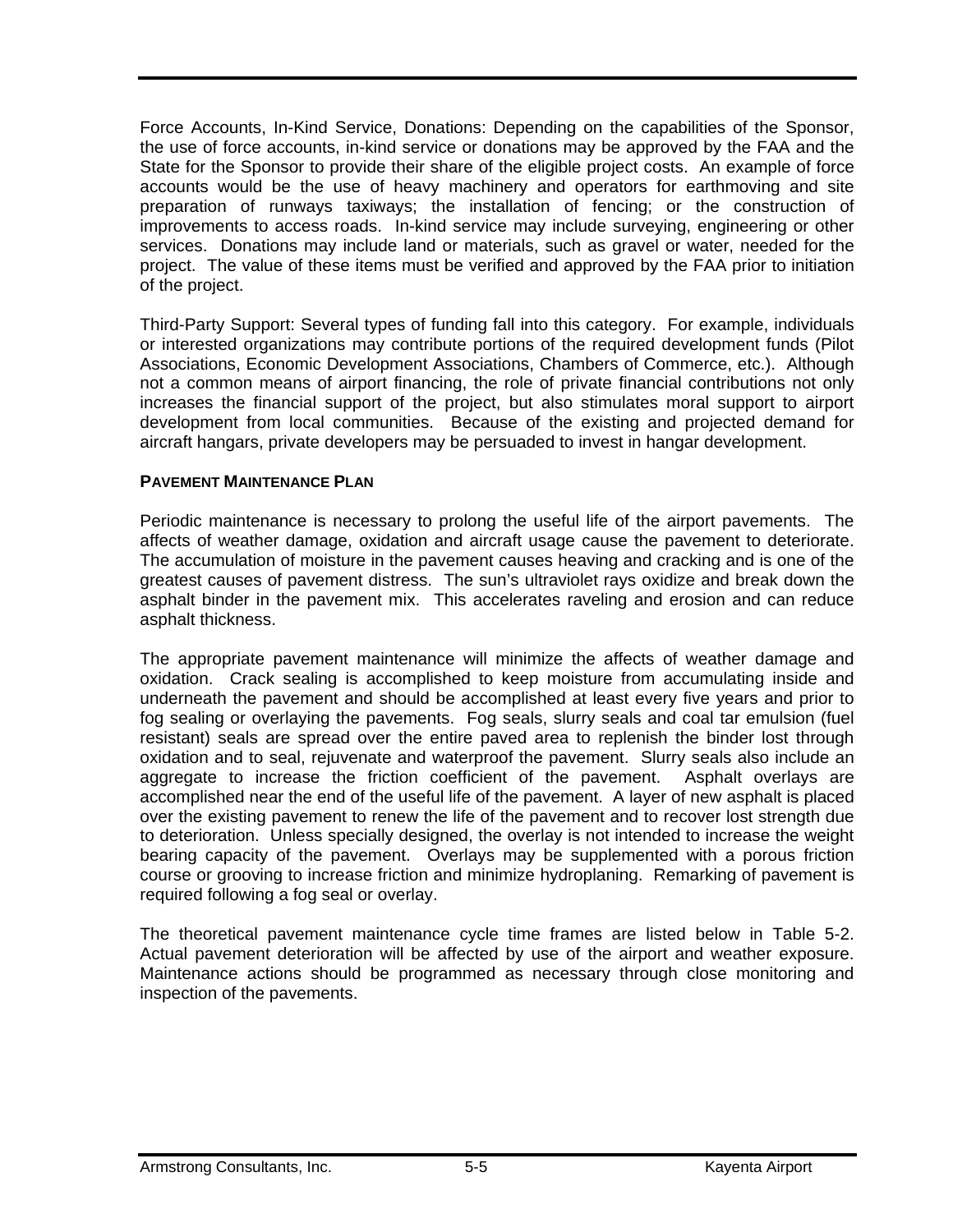| TABLE 5-2 | <b>PAVEMENT MAINTENANCE SCHEDULE</b> |  |
|-----------|--------------------------------------|--|
|           |                                      |  |

| Pavement Maintenance Cycle                 | Approximate Time Frames |
|--------------------------------------------|-------------------------|
| <b>Crack Seal Pavement</b>                 | $0 - 2$ years           |
| Crack Seal, Seal Coat and Remark Pavements | $3-8$ vears             |
| <b>Overlay Pavement</b>                    | $15 - 18$ years         |

## **FINANCIAL PLAN**

The ultimate goal of any airport should be the provision of aeronautical services at a selfsustaining level. Facilities that are self-sustaining can provide services with minimal outside funding and reciprocal influence. Unfortunately, few airports are able to accomplish this objective. For example, it is difficult to break even when the fees received from hangar rentals and fuel flowage will not adequately amortize the cost of construction. This occurs with great frequency in communities that are attempting to balance increased traffic levels with the financial requirements needed to fund these levels. The cost of airport maintenance can, if left unchecked, reach levels where airport needs begin to compete with other local or regional programs. Airport sponsors should, consequently, strive to become a vehicle for economic development and self-sufficiency.

There are intrinsic values that an airport offers to a community that must also be considered in the financial planning. In other words, funds spent in the community or in the region by airport users contribute to the local economy and tax base. Furthermore, Kayenta Airport provides access for valuable services to Kayenta and surrounding communities that would not otherwise be available.

## **EXPENDITURES**

Airport operating expenditures typically include insurance, utilities, maintenance and management costs. Insurance costs include liability insurance for the airport and property insurance for any real property on the airport owned by the Kayenta Township. Utility expenses primarily consist of power costs to operate airfield lighting and visual aids and water for public use areas or irrigation. Pavement maintenance consists of crack sealing on an annual basis and seal coating and remarking the pavements every three to eight years. Facility maintenance consists of mowing, snow removal, repair and replacement of parts and equipment such as light bulbs, light fixtures, fences, et cetera. The amount of expenditures was found from information from the Township and estimations from current and future projected activity levels.

#### **REVENUES**

Airport revenues generally consist of land leases; tie down fees, fuel flowage fees and taxes. There are no airport revenues currently being generated at the Kayenta Airport.

Building and Aeronautical Land Leases: Property on the airport that is not devoted to airfield use, vehicle parking or contained within areas required to be cleared of structures may be leased to individual airport users or aviation related businesses. Typically, the individual is provided a long-term lease on which to construct a hangar, business or other facility. Recommended land lease rates at Kayenta are \$0.10 per square foot per year based on the footprint of the building and any dedicated apron space. This rate is comparable to other airports in the local region. For larger sized parcels a reduced rate for open space/undeveloped area should be considered (ie \$.10/sf/year for hangar/office, apron and parking areas; \$.05/sf/year for remaining area) with a minimum specified required developed area (such as 60% or more).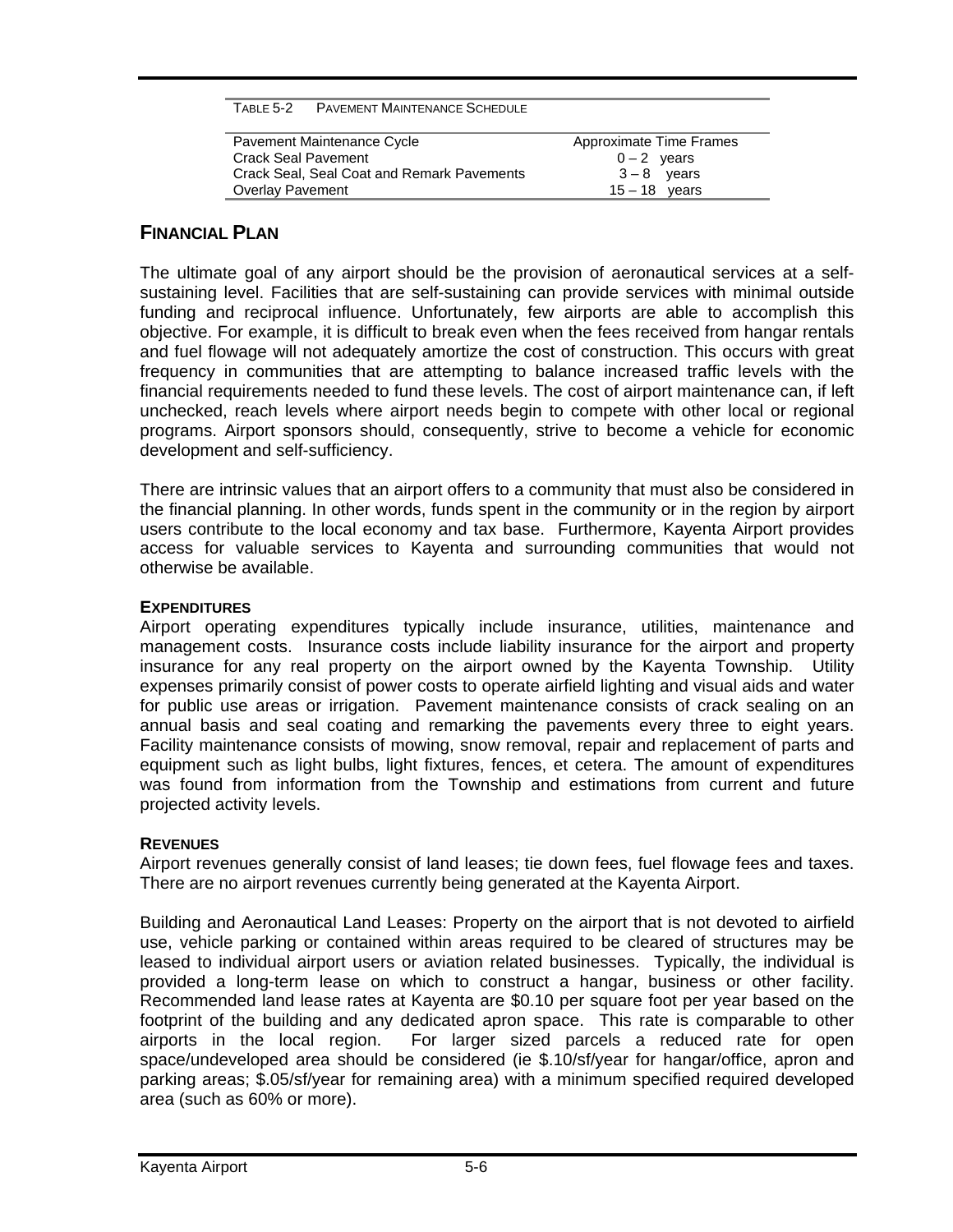Non-Aeronautical Land Leases: Airport land can be leased for non-aeronautical purposes (Revenue Generation) to generate revenue for the airport. To comply with FAA regulations, the land must not be needed for aeronautical use and fair market value must be charged for the land.

Fuel Flowage Fee: This fee is typically imposed on all aircraft fuels delivered to the airport and would include all fuels used by aircraft including AvGas, Jet-A and MoGas at approximately five cents per gallon. The fee would apply to fixed base operators, self-fueling users (if authorized) and through-the-fence operators who conduct self-fueling. An average of 3 gallons of fuel per operation for Avgas and 15 gallons of fuel per operations for Jet-A were used to estimate fuel flowage. These averages were found from general aviation airports of similar size.

Tiedown Fee: A fee is typically established for the use of fixed ramp tiedowns on paved apron areas. The fees are usually established on a monthly or annual basis for based aircraft and on an overnight basis for transient aircraft

Construction Tax: The Kayenta Township collects a gross receipts tax. The amount of tax collected is based on 5% of the total amount spent on public and private on projects in the Township. This is the primary means of revenue for the Township.

| TABLE 5-3 RATES AND CHARGES     |                                                          |  |  |  |
|---------------------------------|----------------------------------------------------------|--|--|--|
| Activities                      | <b>Typical Rates for Small General Aviation Airports</b> |  |  |  |
| <b>Aeronautical Land Leases</b> | \$0.08-\$0.15/sq.ft./year                                |  |  |  |
| Hangar Leases                   | \$1.00-\$5.00/sq.ft./year                                |  |  |  |
| Tie-Down Fees                   | \$10.00-\$30.00/month/aircraft                           |  |  |  |
| Through-the-Fence Fees          | \$150.00-\$450.00/aircraft/year                          |  |  |  |
| <b>Fuel Flowage Fees</b>        | \$0.02-\$0.12/gallon                                     |  |  |  |
| <b>Commercial Activity Fees</b> | \$0.00-\$500/activity/year                               |  |  |  |
| Non-Aeronautical Land Leases    | \$1.00-\$4.00/sq.ft/year                                 |  |  |  |

TABLE 5-4 ANNUAL AIRPORT REVENUES AND EXPENSES

|                                                                           | Historical |                                | Projected <sup>1</sup>           |                                    |  |  |
|---------------------------------------------------------------------------|------------|--------------------------------|----------------------------------|------------------------------------|--|--|
| Annual Airport Revenues and Expenses                                      | 2004       | Stage I<br>$(0-5 \text{ yrs})$ | Stage II<br>$(6-10 \text{ yrs})$ | Stage III<br>$(11-20 \text{ yrs})$ |  |  |
|                                                                           |            |                                |                                  |                                    |  |  |
| Building & Land Leases                                                    |            | \$4,000                        | \$5,000                          | \$6,000                            |  |  |
| Fuel Flowage Fee                                                          |            | \$4,000                        | \$5,000                          | \$5,000                            |  |  |
| Tiedown Fee                                                               |            | \$240                          | \$360                            | \$480                              |  |  |
| <b>Non Operating Revenues</b>                                             |            |                                |                                  |                                    |  |  |
| Construction Tax                                                          |            | \$3,438                        | \$6,738                          | \$6,600                            |  |  |
| <b>Total Revenues</b>                                                     |            | \$11,678                       | \$17,098                         | \$18,080                           |  |  |
|                                                                           |            |                                |                                  | <b>EXPENSES</b>                    |  |  |
| <b>Utilities</b>                                                          | \$800      | \$800                          | \$880                            | \$968                              |  |  |
| Pavement Maintenance                                                      | \$700      | \$700                          | \$770                            | \$847                              |  |  |
| <b>Facility Maintenance</b>                                               | \$1,500    | \$1,500                        | \$1,650                          | \$1,815                            |  |  |
| Insurance                                                                 | \$3,000    | \$3,000                        | \$3,300                          | \$3,630                            |  |  |
| <b>Total Expenses</b>                                                     | \$6,000    | \$6,000                        | \$6,600                          | \$7,260                            |  |  |
| Balance $(+)$ =surplus $(-)$ =Subsidy                                     | -\$6,000   | +\$5,678                       | $+\$10,498$                      | +\$10,820                          |  |  |
| Projections based on the last year of each time period (in 2005 dollars). |            |                                |                                  |                                    |  |  |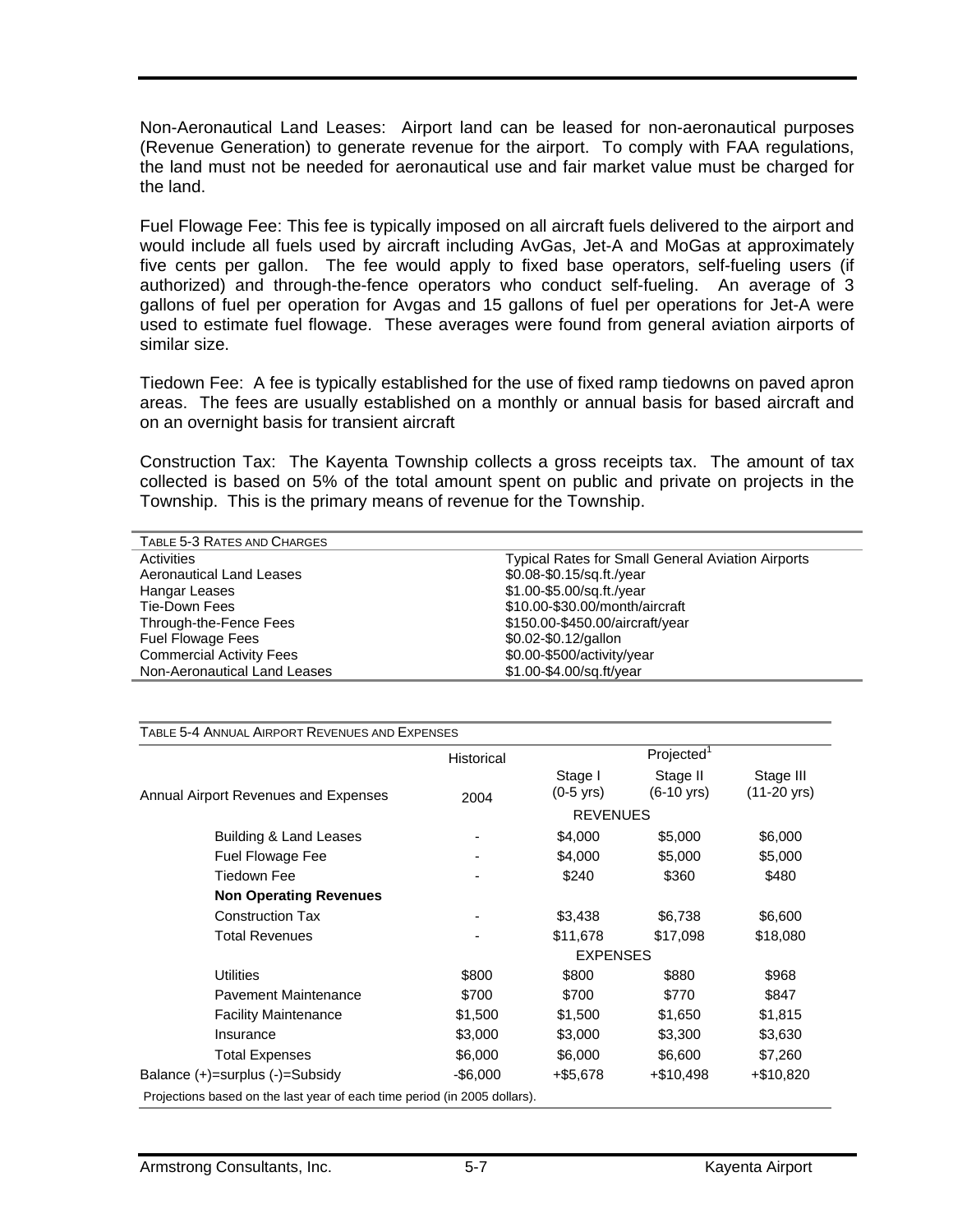## **RECOMMENDATIONS**

A review of airport revenues indicates that the level of rates and charges at Kayenta Airport are non-existent. Implementing rates and charges will create revenue and are required in order for the airport to receive funds from the FAA. The FAA requires the airport to take all reasonable steps necessary to try to become self-sustaining. The most effective means of increasing revenue at Kayenta is to accommodate existing unmet demand, to implement reasonable rates and charges and to continue to attract new and additional users.

Building aircraft storage hangars at the airport would result in increased direct revenues generated through property leases and indirect revenue through increased use of airport services and facilities, such as fuel flowage fees. Locations for additional nested T-hangars and individual box hangars have been identified on the terminal area drawing (TAD), included in Chapter 7.

Business/corporate tenants are typically flight departments for local businesses and provide employment in the local community. They generally operate multi-engine turboprop or business jet aircraft. Their land lease parcels are usually large, the aircraft are typically operated two to three times per week and fuel purchases are typically larger than other general aviation users (several hundred gallons per fueling). The facilities are also more extensive and generate higher property tax revenues. A dedicated corporate/executive aviation area that includes large lease parcels, hangars with office space and automobile parking with controlled access to the flightline have been included on the TAD.

## **COMMUNITY SUPPORT**

While it would certainly be advantageous for an airport to support itself, the indirect and intangible benefits of the airport to the community's economy and growth must be considered. People are directly or indirectly employed on the airport by the Township and individual businesses. As airport activity increases, it is expected that employment on the airport will also grow throughout the planning period. The local construction industry will also benefit directly from implementation of the development programs. Other community benefits involve business growth and development that is enhanced by the availability of air transportation including commercial service, corporate and private aviation. Clients and suppliers of area businesses will also benefit from the future improvement to the airfield.

The use of corporate and business aircraft is an increasing trend across the United States. The movement of American industry from large metropolitan areas to smaller communities offering lower taxes and labor costs has influenced this trend. Corporate aircraft are also answering the need for quick and convenient access to and from these new locations for executives and management personnel. The ability of a community to provide convenient access to corporate aircraft will be reflected not only in benefits to existing businesses and industries but will be a strong factor in attracting new industry.

These factors place the Kayenta Airport in a prime position to capitalize on the trends in the general aviation industry and to maximize the benefits the airport provides to the community. As previously stated the Economic Impact of Airports in Arizona report completed by the Arizona Division of Aeronautics in 2002 estimates a total annual economic impact of \$1,014,172 and 16 jobs attributable to the Kayenta Airport. These figures were estimated by using the multiplier effect which took into account spending by suppliers and users of aviation circulates in the community's economy.